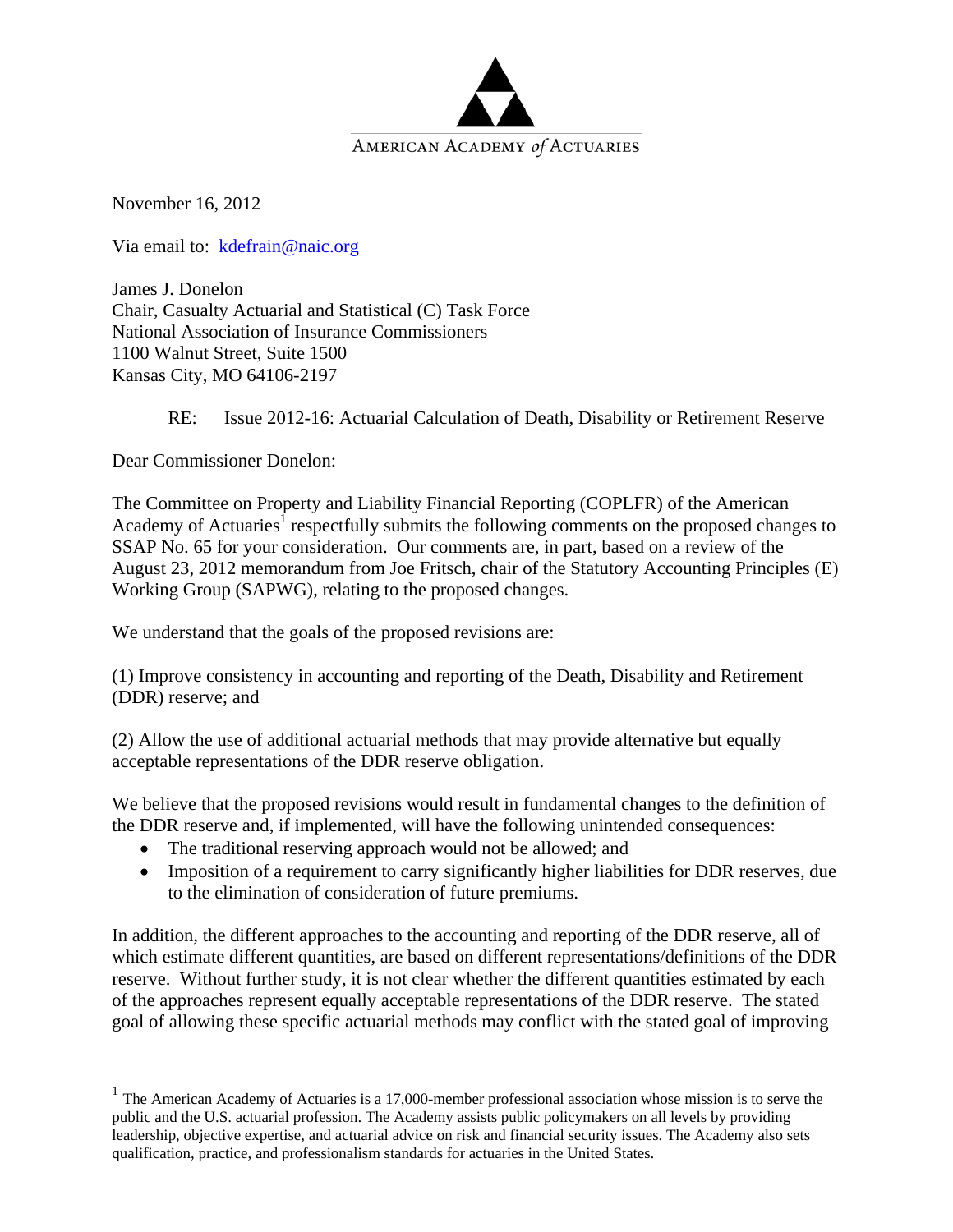consistency in accounting and reporting. We believe further review is needed to understand the potential financial impact of the use of the different approaches.

The various approaches under consideration are as follows:

- Traditional Approach—in most cases, measures the difference in the net present value of the loss and loss adjustment expense (LAE) under future-issued DDR coverage and the net present value of expected future DDR-related premium to be collected on in-force policyholders.
- Unreported Claims Approach—measures the nominal amount of loss (and LAE) dollars associated with unreported claims on occurrences through the evaluation date and reflects credit for on-going claims to be reported under claims-made coverage. This approach therefore includes only those claims that are expected to be reported under a future-issued DDR endorsement to in-force policyholders.
- Market Withdrawal Approach—the loss and LAE dollars for claims covered under the DDR endorsements issued to current in-force policyholders as of the evaluation date through the expiration of their current policies (for a maximum of 12 months), including covered claims occurring after the evaluation date. According to the August 23 memorandum, the result is booked on a net present value basis without consideration of future premium.

Based on recent discussions with staff and our reading of the August 23 memorandum, it is our understanding that the SAPWG does not intend to change the definition of the DDR reserve obligation. The current definition was designed to be consistent with the obligations of the DDR provisions typically associated with medical professional liability claims-made policies.

COPLFR believes that the proposed revisions and goals have the following implications:

- The various approaches are not different methods representing the same liability but, rather, different approaches measuring materially different definitions of a DDR reserve requirement.
- With different exposures potentially measured through different approaches, there would be less consistency from company-to-company, not more, in the estimation and reporting of the DDR reserve.
- The current SSAP No. 65 and Issue Paper 65 related to DDR do not, in our opinion, prescribe a single method, but, rather, a set of factors and relevant considerations to be made in the development of the DDR. There are several methodologies available for determining the DDR reserve within the Traditional Approach.
- An important goal of the current statutory guidance is to match revenues and expenses associated with this coverage using techniques drawn from life insurance practices. The Unreported Claims Approach moves away from this goal.
- The current SSAP No. 65 does not specifically allow discounting for this reserve, although Issue Paper 65 does include consideration of the time value of money. We agree that discounting is an appropriate consideration of the DDR reserve and that language explicitly allowing discounting of the full loss and LAE or unearned premium liability of the DDR reserve, rather than implying its use, would clarify what is permissible.
- The Unreported Claims Approach or alternative methods are not clearly authorized in the proposed revisions, although the background and goals imply an intent to allow them. As stated above, however, the Unreported Claims Approach will measure different liabilities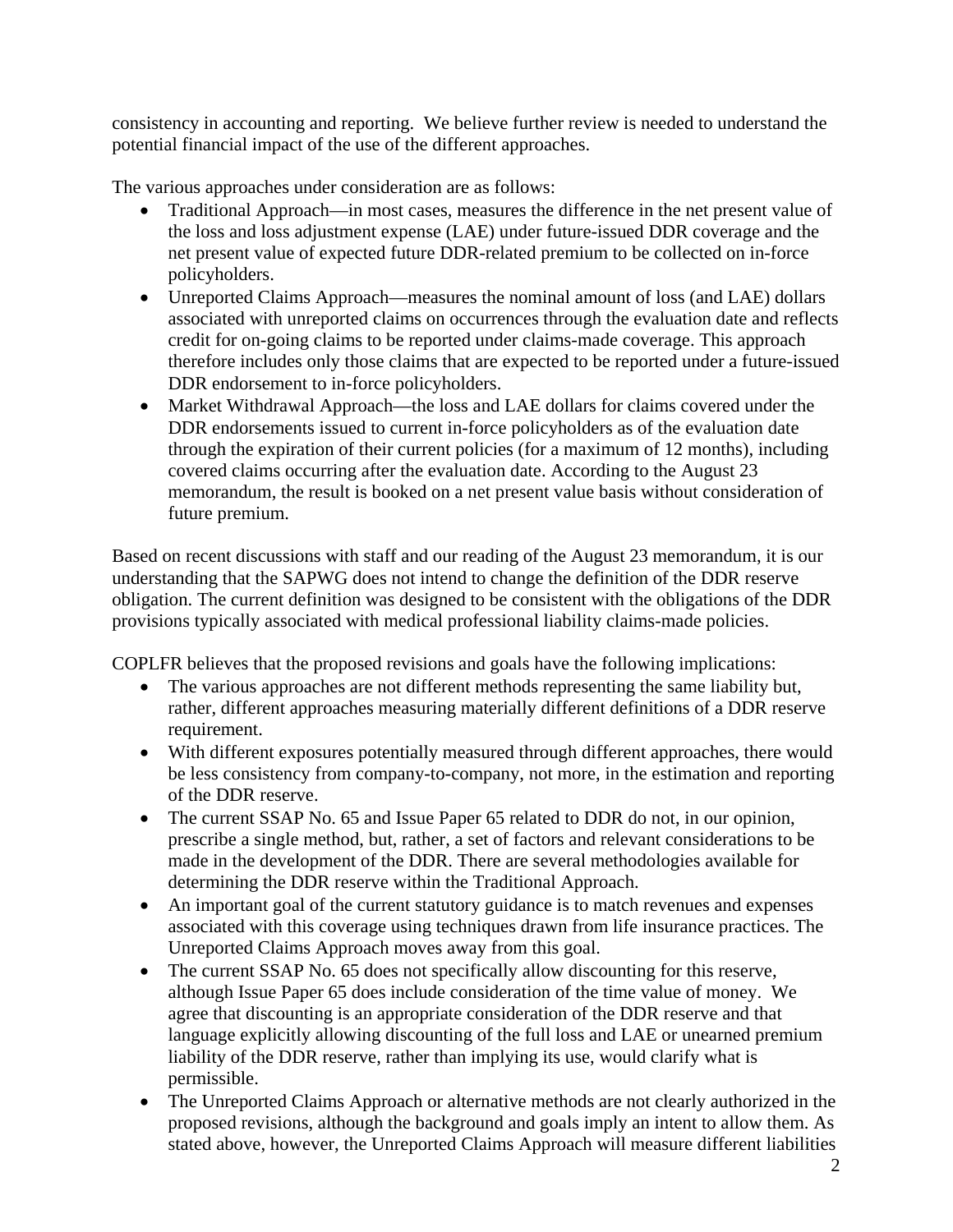than the Traditional Approach and thus may lead to greater inconsistencies and a very different definition of what the DDR reserve represents.

• The Market Withdrawal Approach is inconsistent with a going concern accounting philosophy.

# **Conclusions**

If the SAPWG does not intend to revise the scope, definition, or representation of the DDR reserve obligation, we recommend no change to Issue Paper 65 and SSAP No. 65 paragraphs 4— 9, 11, and 12. We recommend explicitly authorizing that the full DDR reserve may be calculated using provisions for the time value of money (discounting). This would still require modification to the proposed SSAP No. 65 Paragraph 10, as that revised paragraph only addresses discounting of the loss reserve portion. Because the DDR is a portion of the unearned premium reserve, including discounted loss and discounted LAE, it is our opinion that discounting is appropriate for the full DDR liability.

If the SAPWG desires changes in the definition or representation of the DDR reserve obligation, we request additional information regarding that change to provide further perspective on the applicability of different methods and the financial impact of such a change.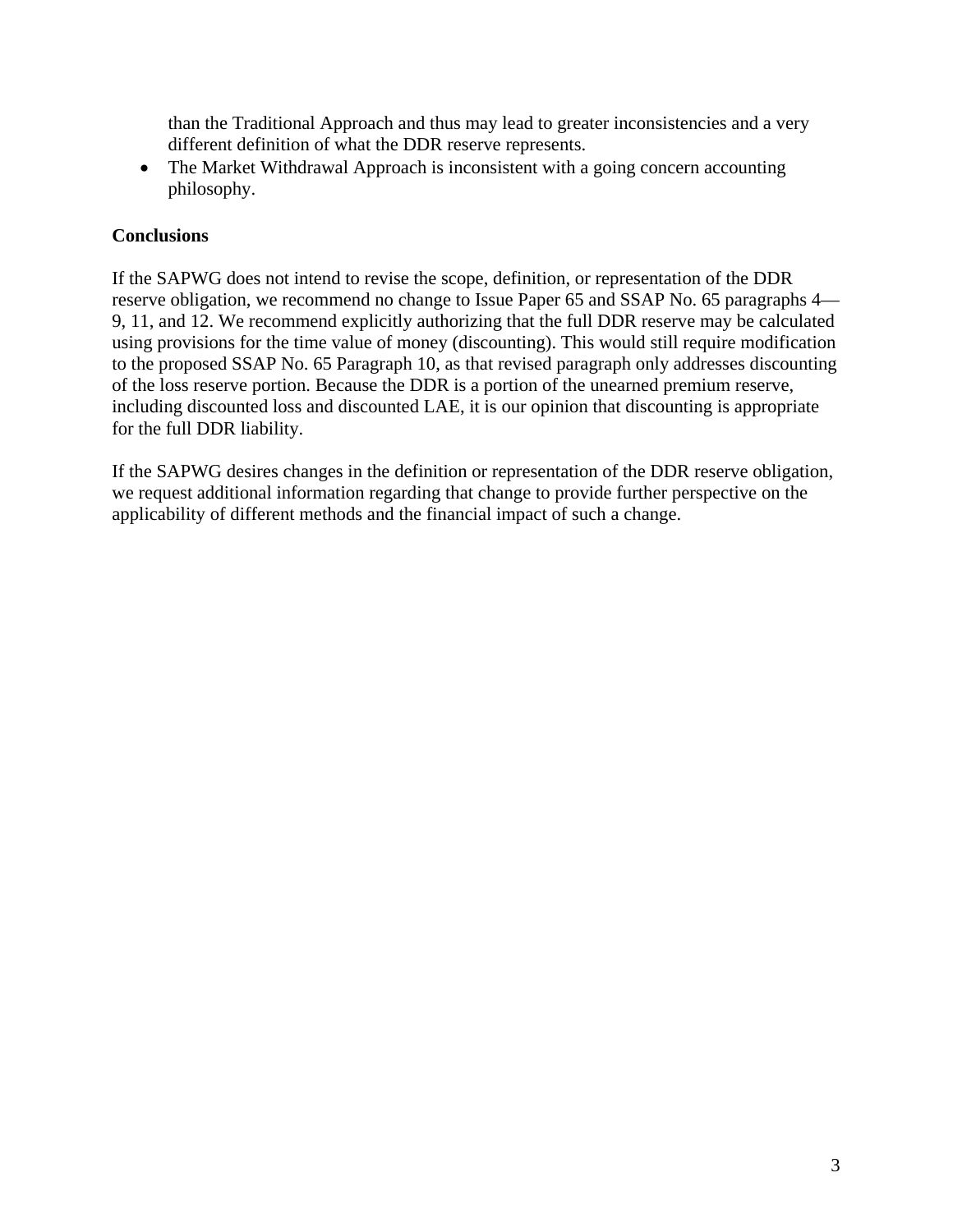# **Additional Details Supporting the Comments above**

### The Current Definition and Traditional Approach

The current NAIC accounting guidance is included in SSAP No. 65, paragraphs 4-12 and Issue Paper 65, Paragraph 41. Within SSAP No. 65, the DDR reserve is defined as follows:

Some claims-made policies provide extended reporting coverage at no additional charge in the event of the death, disability, or retirement of a natural person insured. In such instance, a policy reserve is required to **assure that premiums are not earned prematurely**. **The amount of the reserve should be adequate to pay for all future claims arising from these coverage features, after recognition of future premiums to be paid by current insureds for these benefits**. The reserve, entitled "extended reporting endorsement policy reserve" shall be classified as a component part of the unearned premium reserve considered to run more than one year from the date of the policy. (emphasis added)

While an extended reporting endorsement may be issued at no additional charge, this does not mean that the coverage afforded under the extended reporting endorsement is free. Rather, the claims-made premiums paid annually by each insured include a provision to fund the claims expected to be insured in the future under yet-to-be-issued extended reporting endorsements. Under this "level funding" approach, a portion of the annual premiums for all insureds is used to fund the cost of extended reporting endorsements that will be issued in the circumstances of death, disability, or retirement.

The *current* reserving principle for DDR may be summarized as follows: Current Liability = Present Value of (Cost of Future DDR Claims – Future Premiums) The liability for DDR policies is for all claims that will ultimately be insured under DDR policies when issued, regardless of whether they have yet occurred, and an offset to the liability is allowed for future premiums that will be collected to fund this expense.

Issue Paper 65, Paragraph 41, details the factors that should be considered in estimating the reserve. These factors provide more detail regarding elements that should go into the evaluation of the reserve, but they do not prescribe a single methodology. Actuaries are able to utilize various methods that meet the intent, spirit, and details necessary to project this reserve.

# The SAPWG's **proposed revisions** result in a reserving principle that may be described as follows:

Current Liability = Present Value of Cost of Future DDR Claims

The effect of the proposed changes would be to require insurance carriers to establish a claim liability for all claims that will ultimately be insured under DDR policies issued to current policyholders, regardless of whether the claim has occurred and **with no recognition that a portion of the claim liability will be funded with premiums that are yet to be collected.** 

Because of this change, the proposed language would require significantly higher DDR reserves than under the Traditional Approach because it disallows the reduction for the present value of future premiums to be collected.